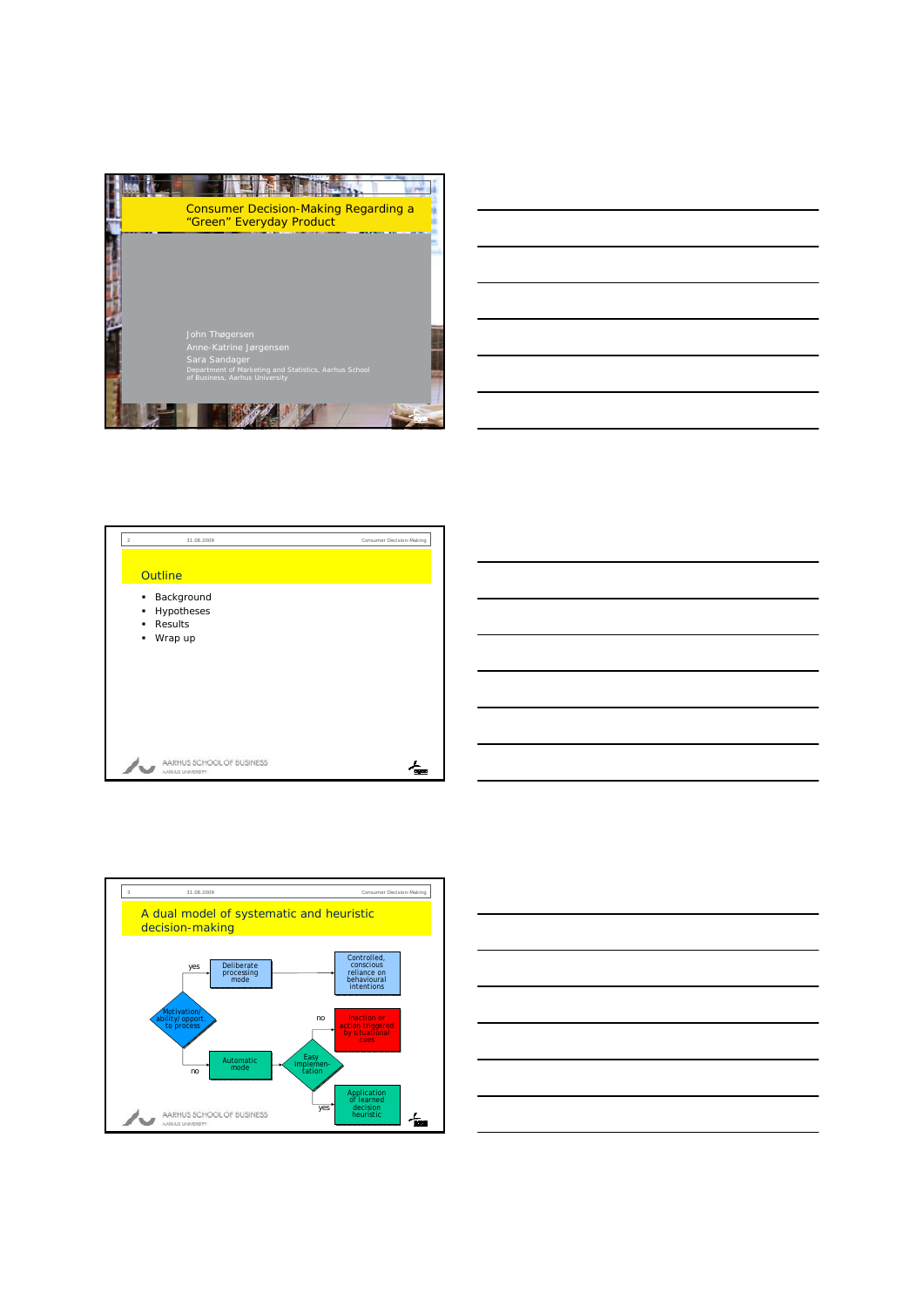## **Hypotheses**

 H1: Consumers buying "green" everyday products are more involved in the buying decision than consumers buying "conventional" products, which means that they employ a more deliberate decision-making mode as reflected in a larger amount of information acquisition in the choice situation and longer time used to make the choice.

Dias 4 Consumer Decision-Making 31.08.2009

H2: Consumers buying "green" everyday products use different (simple) choice heuristics than consumers buying "conventional" products.

AARHUS SCHOOL OF BUSINESS w

## 伝





∕ѭ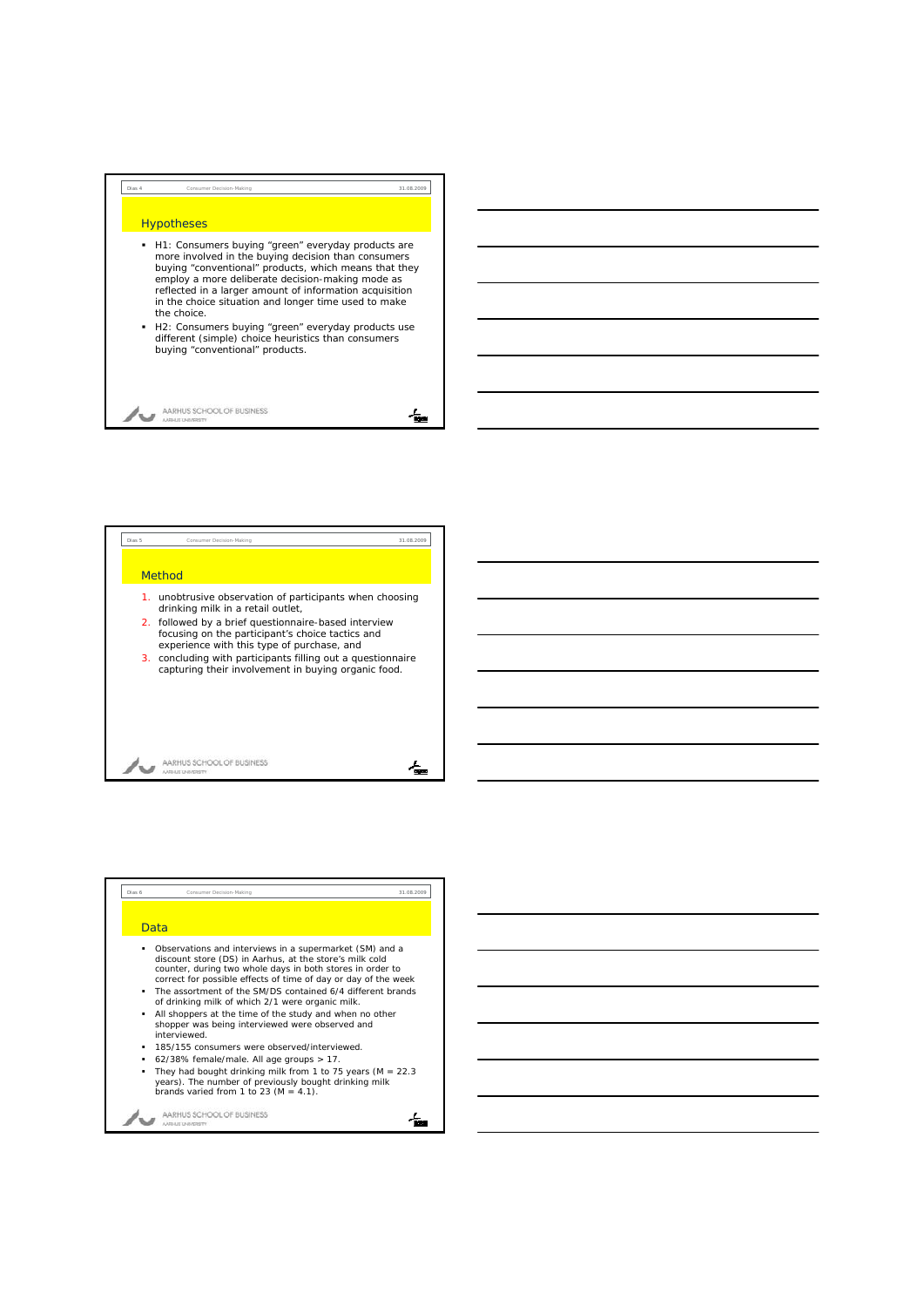









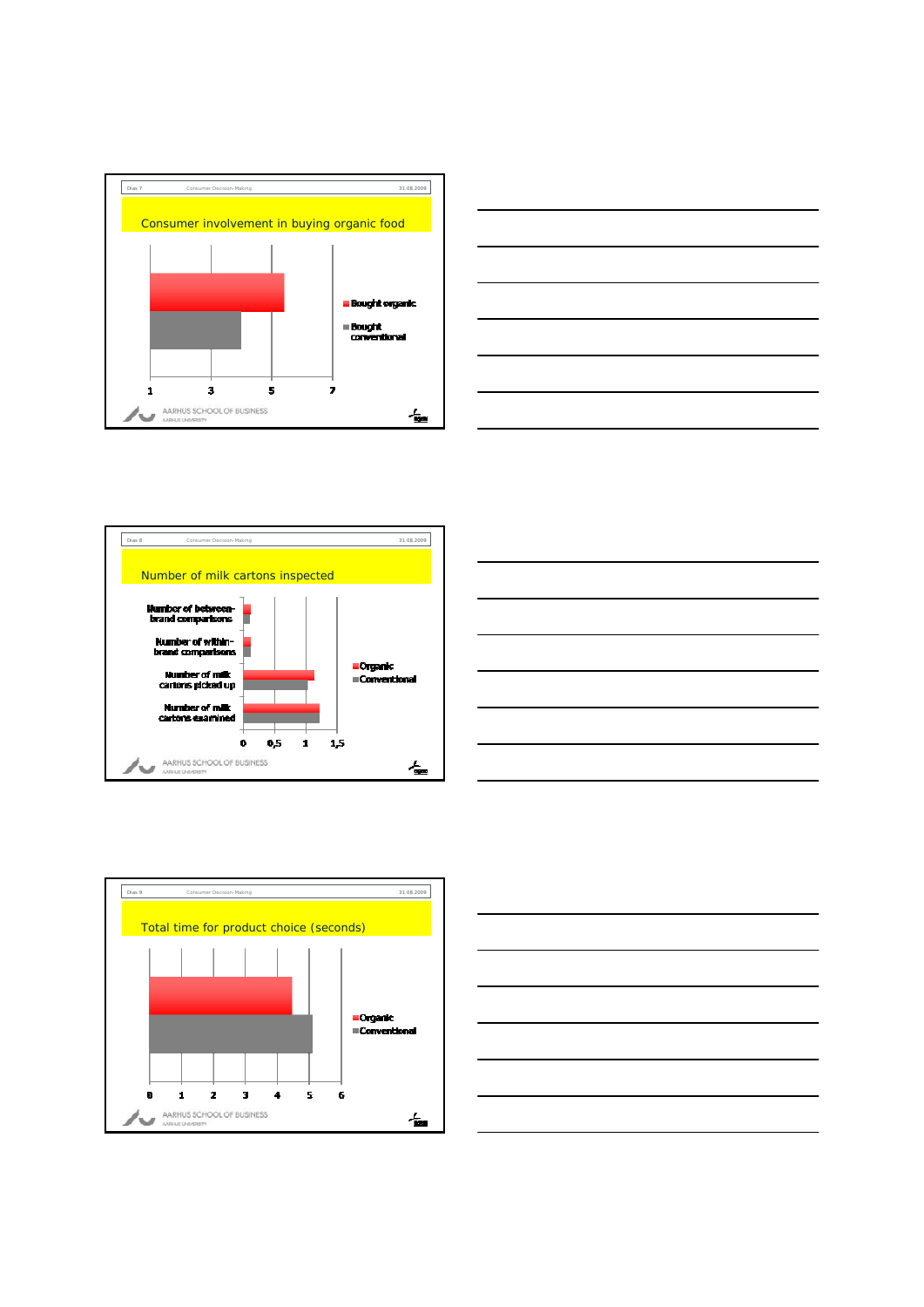





## Wrap up

 A "green" attribute seems to increase consumer involvement in the decision-making about everyday products, but it does not increase the amount of time and effort spent on decision-making in the store

12 31.08.2009 Consumer Decision-Making

- A high enduring involvement with the "green" issue was a basic reason why consumers started to buy the "green" product in the first place
- **Because they are motivated as everybody else to minimize**<br>time and effort at the point-of-purchase, "green" consumers<br>learn how to easily identify the "green" product as well as a<br>simple heuristic that allows them to make choice with little effort
- By employing this choice heuristic, consumers make decisions about "green" everyday products as efficiently as they do about conventional products

AARHUS SCHOOL OF BUSINESS へっ

∕ѭ